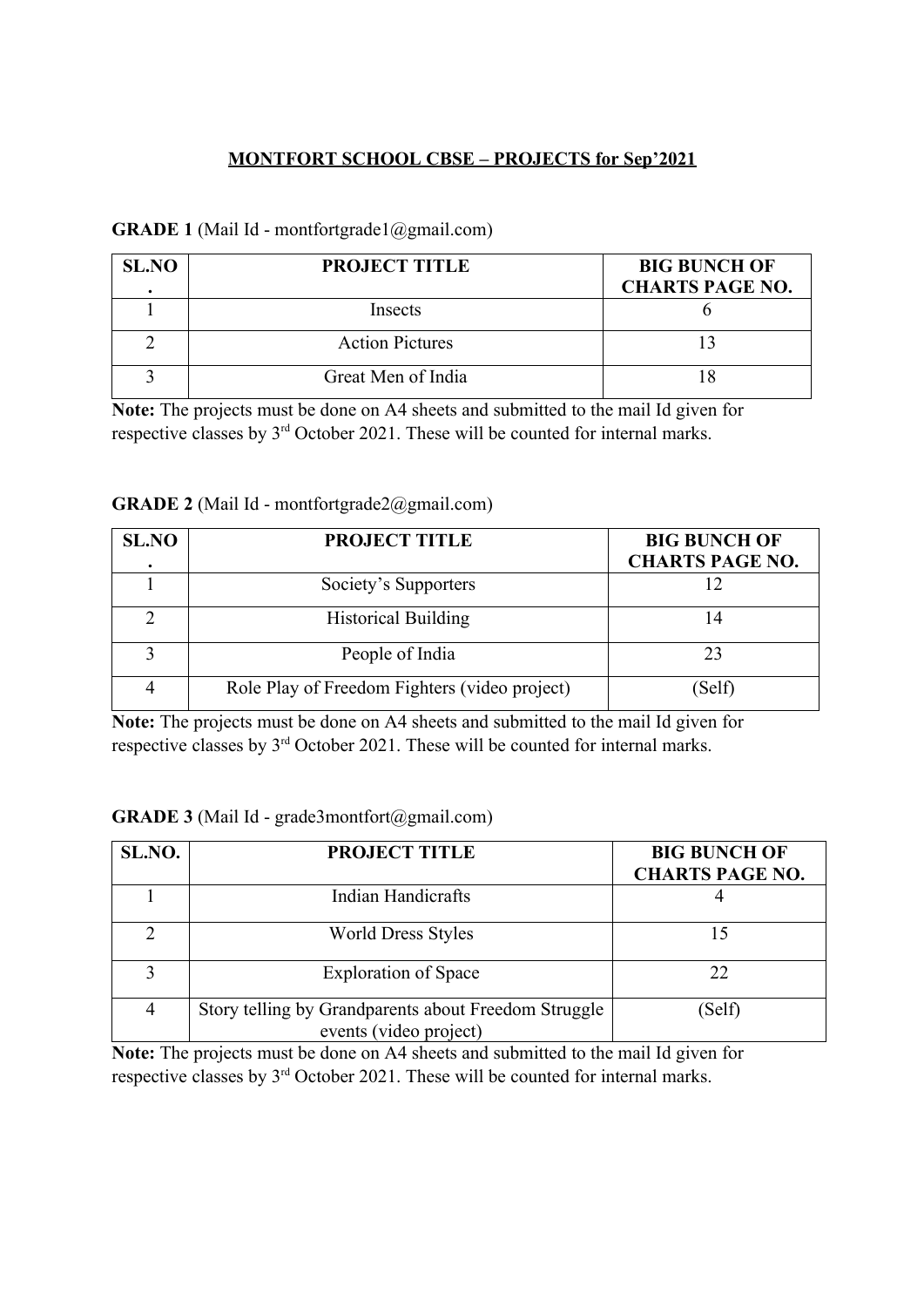#### **GRADE 4** (Mail Id - montfortgr4@gmail.com)

| <b>SL.NO</b> | <b>PROJECT TITLE</b>                                                        | <b>BIG BUNCH OF</b><br><b>CHARTS PAGE NO.</b> |
|--------------|-----------------------------------------------------------------------------|-----------------------------------------------|
|              | The Amazing Pre-Historic World                                              |                                               |
|              | Global Warming                                                              |                                               |
|              | Dialogue writing between you and your teacher<br>regarding Freedom Fighters | (Self)                                        |
|              | Paragraph writing about places related to Freedom<br>struggle               | (Self)                                        |

**Note:** The projects must be done on A4 sheets and submitted to the mail Id given for respective classes by  $3<sup>rd</sup>$  October 2021. These will be counted for internal marks.

#### **GRADE 5** (Mail Id - montfortgr4@gmail.com)

| SL.NO. | <b>PROJECT TITLE</b>                                                                 | <b>BIG BUNCH OF</b><br><b>CHARTS PAGE NO.</b> |
|--------|--------------------------------------------------------------------------------------|-----------------------------------------------|
|        | Recipients of Bharat Ratna                                                           | $2$ and $3$                                   |
| 2      | Currency of the World                                                                | 20                                            |
| 3      | Speech on importance of Freedom of India: In view of<br>Grandparents (video project) | (Self)                                        |
|        | Prepare a Quiz with minimum of 20 questions on<br>Freedom Fighters                   | (Self)                                        |

**Note:** The projects must be done on A4 sheets and submitted to the mail Id given for respective classes by 3rd October 2021. These will be counted for internal marks.

#### **GRADE 6** (Mail Id - grade6mont@gmail.com)

| <b>SL.NO</b>   | <b>PROJECT TITLE</b>                              | <b>ALL-IN-ONE CUT &amp;</b>  |
|----------------|---------------------------------------------------|------------------------------|
|                |                                                   | <b>PASTE STICKER BOOK</b>    |
|                |                                                   | Pg. No.                      |
|                | Stone Age and its Excavation                      | T1-6-SS $(6 \text{ to } 10)$ |
| $\mathcal{D}$  | Dance forms of Tamilnadu                          | T2-6-E $(1, 2$ and 3)        |
| 3              | Medicinal Plants and its uses                     | T1-6-S $(2 \text{ and } 3)$  |
| $\overline{4}$ | Speech / Poem Recitation about Freedom Fighters   | (Self)                       |
|                | (video project)                                   |                              |
| 5              | Paragraph writing about places related to Freedom | (Self)                       |
|                | struggle                                          |                              |

**Note:** The projects must be done on A4 sheets and submitted to the mail Id given for respective classes by 3<sup>rd</sup> October 2021. These will be counted for internal marks.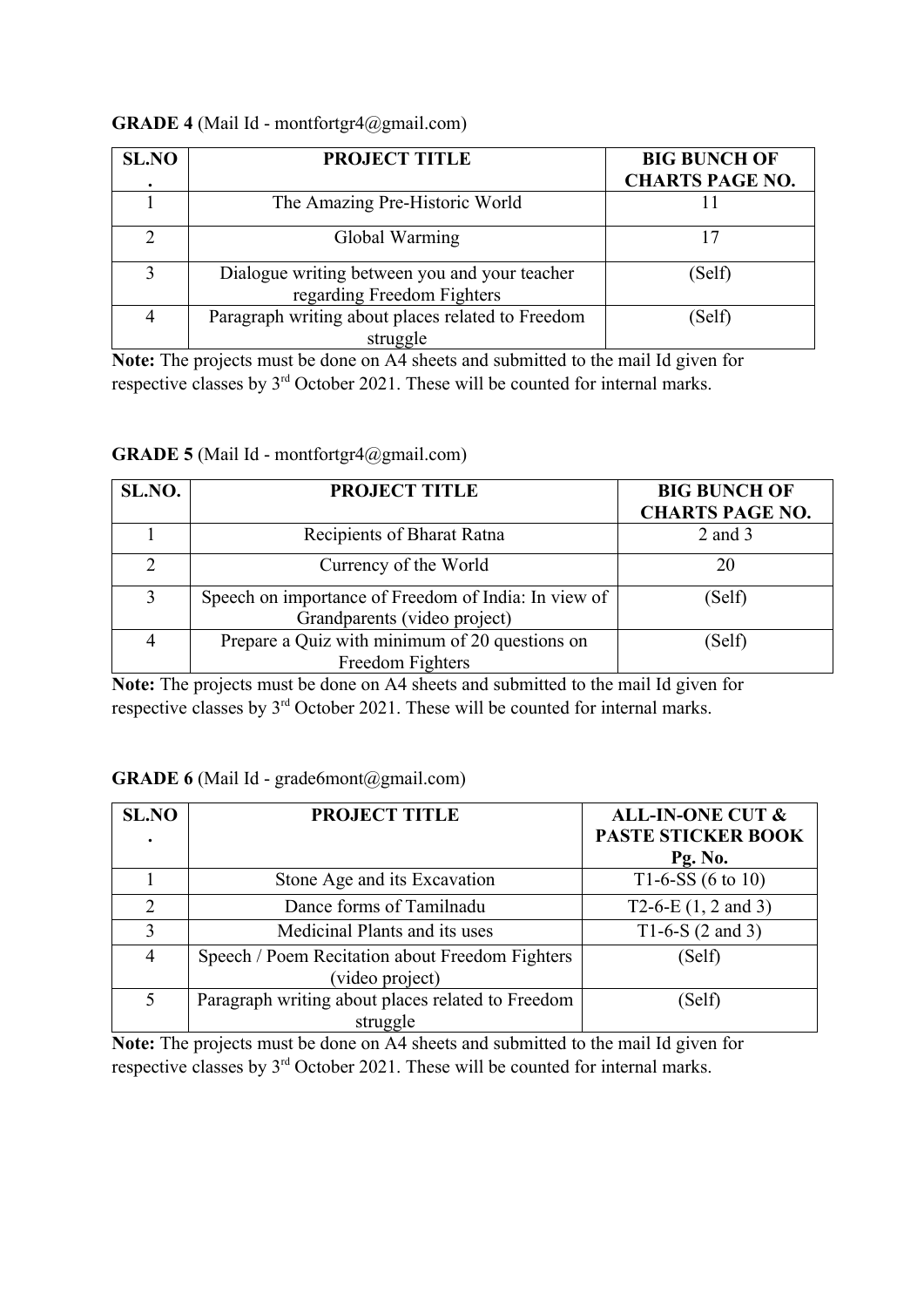| <b>SL.NO</b>   | <b>PROJECT TITLE</b>                                                                                                                  | <b>ALL-IN-ONE CUT &amp;</b><br><b>PASTE STICKER BOOK</b> |
|----------------|---------------------------------------------------------------------------------------------------------------------------------------|----------------------------------------------------------|
|                | Internal Organs of Human body                                                                                                         | Pg. No.<br>T2-7-S $(1, 2$ and 3)                         |
| $\overline{2}$ | Water $-$ a precious resource and Types of Water<br>bodies                                                                            | T3-7-S $(7 \text{ and } 8)$                              |
| 3              | Temples and caves in India                                                                                                            | T1-7-SS $(3 \text{ to } 8)$                              |
| $\overline{4}$ | Dialogue writing between a boy and a girl on<br>creating an Awareness among the school students<br>regarding India's Freedom Struggle | (Self)                                                   |
| 5              | Prepare a Quiz with minimum of 20 questions on<br>Freedom Fighters, events / places or Freedom<br>struggle                            | (Self)                                                   |

# **GRADE 7** (Mail Id - grade7montfort@gmail.com)

**Note:** The projects must be done on A4 sheets and submitted to the mail Id given for respective classes by 3rd October 2021. These will be counted for internal marks.

|  |  | GRADE 8 (Mail Id - grade8montfort@gmail.com) |  |
|--|--|----------------------------------------------|--|
|--|--|----------------------------------------------|--|

| <b>SL.NO</b> | <b>PROJECT TITLE</b>                                                                                         | <b>ALL-IN-ONE CUT &amp;</b><br><b>PASTE STICKER BOOK</b><br>Pg. No. |
|--------------|--------------------------------------------------------------------------------------------------------------|---------------------------------------------------------------------|
|              | Tamil Poets and singers                                                                                      | T2-8-T $(1, 2$ and 3)                                               |
| 2            | Types of Birds and quill/feather                                                                             | T2-8-S $(2, 3 \text{ and } 4)$                                      |
| 3            | Different types of Cells                                                                                     | T3-8-S $(1, 2 \text{ and } 3)$                                      |
| 4            | Historical Verbatim (quotes) on Freedom<br>struggle / Freedom Fighters or Patriotic songs<br>(video project) | (Self)                                                              |
| 5            | Paragraph writing on Activities around India's<br>Freedom struggle events people and places                  | (Self)                                                              |

**Note:** The projects must be done on A4 sheets and submitted to the mail Id given for respective classes by  $3<sup>rd</sup>$  October 2021. These will be counted for internal marks.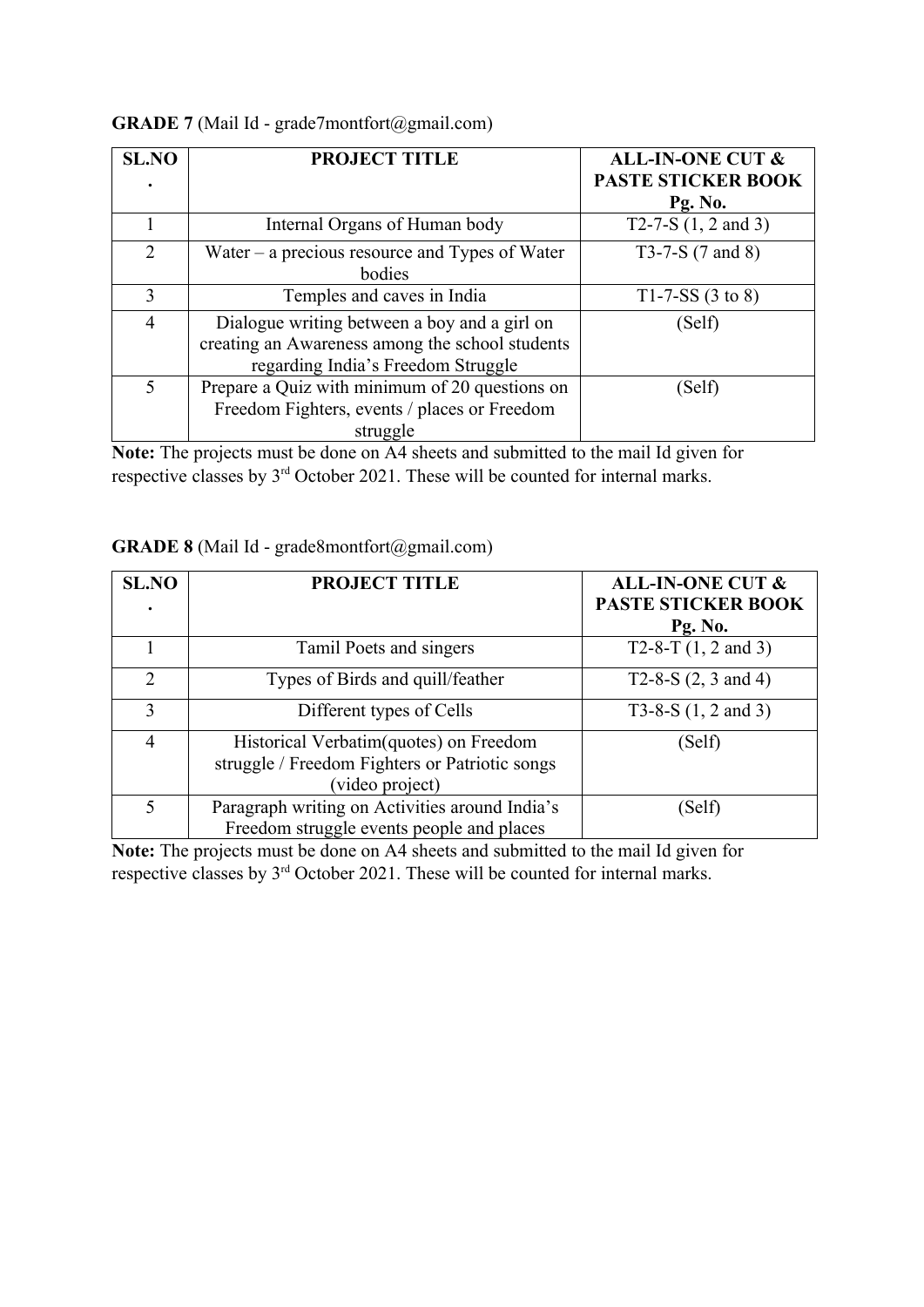# **Grade 9**

| <b>SL.NO</b>   | <b>PROJECT TITLE</b>                                                                                                                                                                                                        | <b>SUBJECT</b> |
|----------------|-----------------------------------------------------------------------------------------------------------------------------------------------------------------------------------------------------------------------------|----------------|
| $\overline{1}$ | Brief history of the evolution of dance<br>(Tamilnadu)                                                                                                                                                                      | English        |
| $\overline{2}$ | Collect photographs of great<br>musicians of Indian origin, types of<br>musical instruments they use and<br>paste it in a scrap book.                                                                                       | Tamil / Hindi  |
| 3              | Study and use of various media and<br>techniques to the extent of their<br>availability                                                                                                                                     | Maths          |
| $\overline{4}$ | Assignments in two and three-<br>dimensional subjective forms could<br>include among others: Paintings,<br>murals, graphics, clay modelling,<br>wood-carving, soft-stone, plaster of<br>paris, block of brick constructions | Science        |
| 5              | Making travel brochures, PPT<br>presentation                                                                                                                                                                                | Social Science |
| 6              | Group discussion between 4 or 5<br>students regarding Freedom Fighters<br>and Freedom struggle events or<br>places                                                                                                          | (General)      |
| $\overline{7}$ | Declamation contest regarding<br>Historical events/incidents/places<br>during India's Freedom Struggle<br>Movement                                                                                                          | (General)      |

**Note:** The projects must be done on A4 sheets and to be submitted in person on the Reopening day (4<sup>th</sup> October 2021). These will be counted for internal marks.